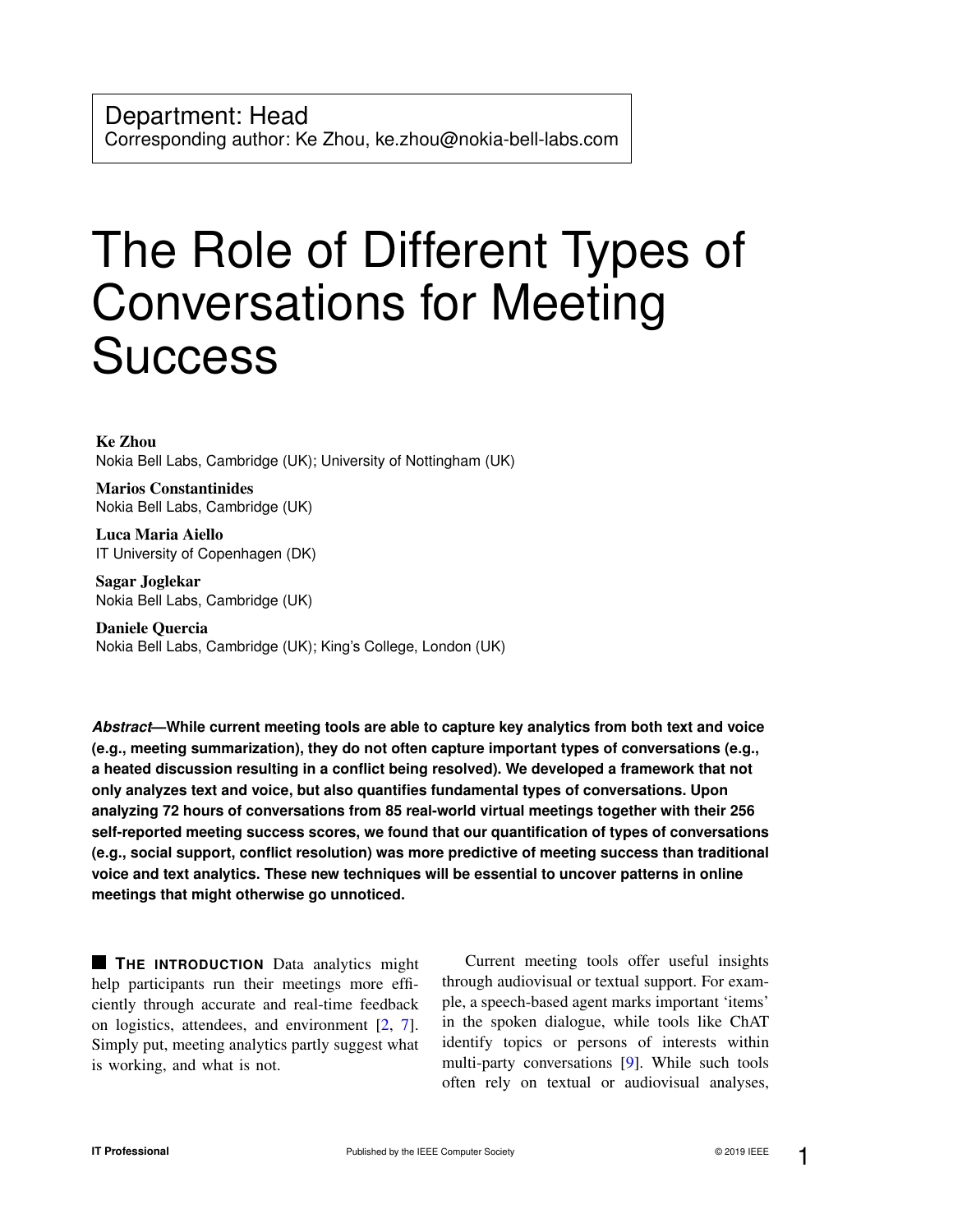# Department Head

they do not capture all the aspects characterizing successful meetings. Consider, for example, a virtual meeting during which the host only enables the camera feed. In such a setting, while audio may convey, to a great extent, the sentiment and the prosody of the spoken words, the lack of physical presence and interaction makes it difficult to capture types of social interactions (e.g., a conversation full of support); a situation that many might have experienced during the COVID-19 pandemic. As more meetings are held in virtual rooms whose content can be recorded, we are faced with an unprecedented opportunity to automatically analyze their characteristics, and understand their language's nuances. To this end, we made three main contributions:

- We collected 72 hours of meeting conversations from 85 real-world virtual meetings, held on Cisco's WebEx in a corporate setting. Additionally, we collected 256 self-reported meeting success scores, which we used as the ground truth in our predictive models. ([§DATASET\)](#page-1-0).
- Using our dataset, we developed metrics based on the literature ([§METHODOLOGY\)](#page-2-0), which capture textual and verbal analytics, and types of social interactions expressed in the spoken dialogue. We built a model that predicts a meeting's success upon these metrics, and found that the quantification of types of social interaction was more predictive than verbal and textual analytics ([§RESULTS\)](#page-3-0).
- We discuss potential uses of this new set of analytics in current and future tools for monitoring and improving productivity in any organizations, such as predicting and enhancing online meeting experience ([§DISCUSSION AND](#page-5-0) [CONCLUSION\)](#page-5-0).

# RELATED WORK

Meeting analytics is key to productivity; in a sense, it provides a way to reflect and, ultimately, is a tool for improving meetings and running them more effectively. Previous research on meeting analytics focused on audiovisual analyses; examples include: generating speaker-annotated meeting transcripts [\[21\]](#page-7-0); identifying dominance and monitoring meeting participants' interactions [\[5\]](#page-6-3); detecting action items [\[15\]](#page-7-1); and, analyzing sentiment (or arguments) [\[19\]](#page-7-2). More recently, sensors that capture body postures and gestures were also used for quantifying human dynamics in meetings [\[4\]](#page-6-4).

Most of this analytics automatically quantify human dynamics through metrics that range from visual (e.g., head movements) to physical (e.g., heart rate) to verbal (e.g., speech speed). However, previous studies fall short in understanding the relationship of those metrics with participants' meetings experience; contrary to previous research, our study correlates meeting metrics with participants' self-reported experience. Additionally, most of prior work relies on audio transcripts, and often overlooks communication nuances, which might reveal subtle social relationships  $[10]$ , or key emotional expressions  $[8]$ that might be associated with meeting success.

# <span id="page-1-0"></span>DATASET

Using a Cisco's WebEx companion platform [\[2\]](#page-6-0), we collected data from 85 virtual corporate meetings, approved by the HR department of authors' institutions. In total, these meetings lasted 4373 minutes with a median of 3 people participating in each meeting  $(\Box)$ . The dataset is comprised of a diverse range of meetings with varying duration  $(\mathbb{L})$ , hours of day  $(\mathbb{L})$ , days of week  $(\Vert \cdot \Vert)$ , and days of month  $(\Vert \cdot \Vert)$ . Meetings lasted for about 49 minutes on average, and all of them were conducted during business hours (8am to 6pm, Mon-Fri). The companion platform allowed participants to earmark key moments with a mobile app. These moments were then converted into one minute long audio chunks, which the meeting participants could playback in retrospect to get a quick audio summary of the meeting. The companion platform also allowed us to obtain self-reported measures that refer to the participants' meeting experience. More specifically, at the end of each meeting, the participants were prompted to answer two questions: one captured  $Q_{psychological}$ , which is the extent to which *[a participant]* felt listened or motivated to be involved, and the other captured  $Q_{execution}$ , which is the extent to which *[a participant]* felt that the meeting had a clear purpose and structure. The two questions were answered on a 1-7 Likertscale, with 7 indicating greater extent. These two questions resulted from an extensive large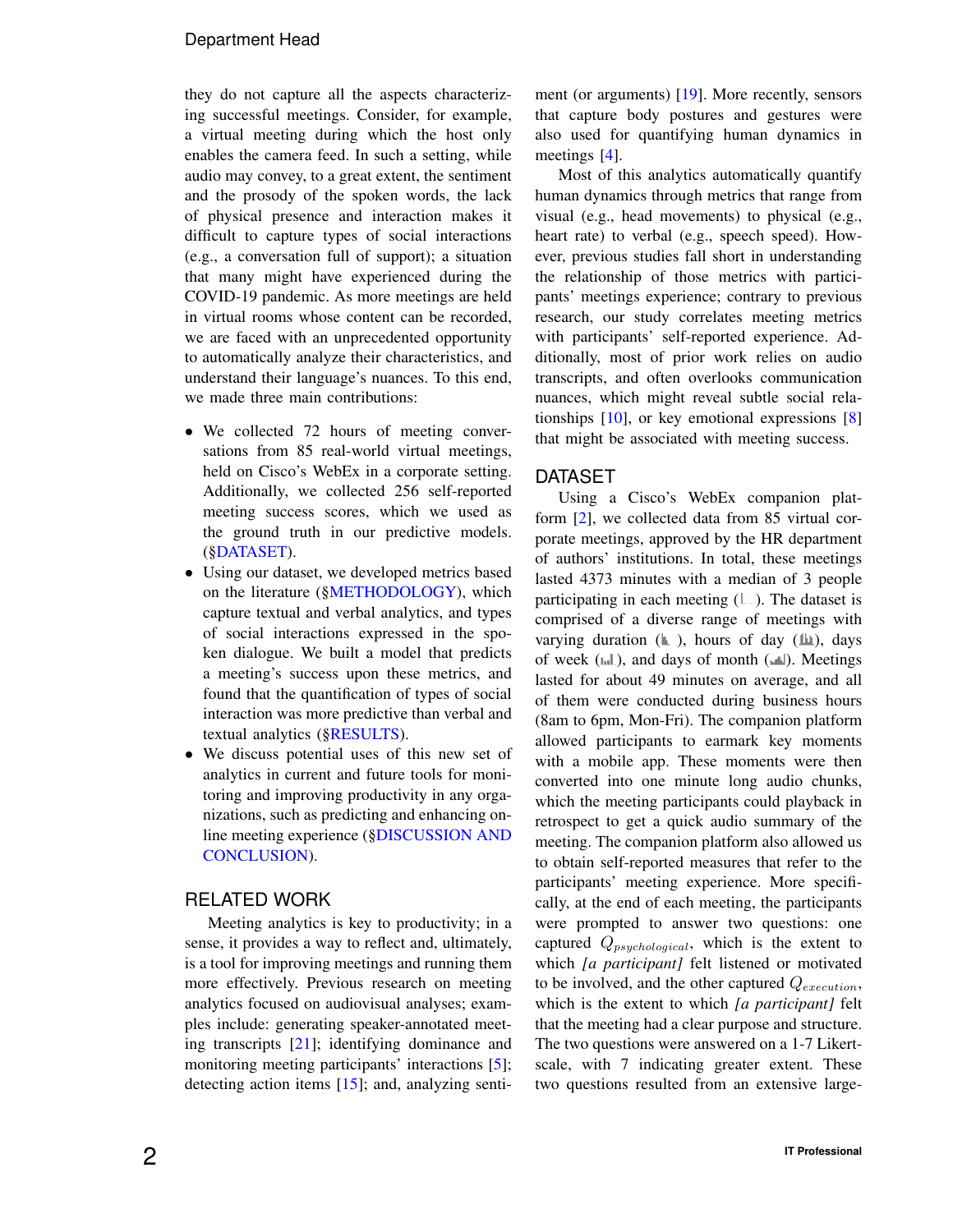scale crowdsourcing study that determined the key predictors of a meeting's psychological experience [\[7\]](#page-6-1), and are generalizable and independent from the specific analytics under study here.

Each meeting in the dataset was stored as a set of one-minute audio chunks of the earmarked moments, and the participant's self reported answers. We transcribed the earmarked audio chunks using the state-of-the-art Google's API Speech-to-Text service<sup>[1](#page-2-1)</sup>; each meeting's transcript was used in our textual analyses, while a meeting's audio was used in our audio analyses. In total, all the 85 meetings contained 1007 earmarked moments, and 256 answers to the two questions.

## <span id="page-2-0"></span>METHODOLOGY

Using our collected dataset, we designed five metrics based on the literature that capture both verbal analytics (state-of-the-art) and types of social interactions (our proposal). Verbal analytics metrics are denoted with (V). To allow for experimental comparison, we developed two additional state-of-the-art metrics based on textual analyses, which are denoted with (T).

#### (A) State-of-the-art meeting analytics

**1. Content (T).** Following prior work  $[16]$ , we consider a bag-of-words model that quantifies the frequencies of the most frequent uni-grams and bi-grams used in the meeting transcripts. To reduce sparsity, we counted the uni-grams and bi-grams that occur 5 times or more in the training set.

2. Sentiment (T). We applied sentiment analysis to capture the spectrum of sentiment expressed throughout the meeting. We applied both VADER (rule-based) [\[13\]](#page-6-7) and FLARE (based on deeplearning) [\[1\]](#page-6-8) to the meeting transcripts.

3. Sentiment (V). Verbal sentiment has been linked with people's perception of a meeting's experience [\[16\]](#page-7-3). We used a deep-learning speech-based sentiment classifier [\[12\]](#page-6-9) to extract verbal sentiment for each meeting. The classifier was trained on an audio dataset annotated with eight emotions: neutral, calm, happy, sad, angry, fearful, surprise, and disgust.

4. Emotions from Pitch and Energy (V). In verbal communication, the pitch expresses emotional and paralinguistic information; it conveys emphasis, contrast, and intonation. Prior studies [\[8\]](#page-6-6) have shown that prosodic features (e.g., pitch and energy) provide a reliable indication of the emotional status of conversational interactions. For example, the arousal state of a speaker (high activation versus low activation) affects the overall energy, and the energy distribution across the frequency spectrum [\[20\]](#page-7-4). To capture pitch and energy intensity patterns, for each meeting, we extracted the mean, the median, the standard deviation, the maximum, the minimum, and the range (max–min) of both the fundamental frequency and the energy. We also calculated the ratio of the up-slope to that of the down-slope of the pitch contour, which captures the fraction of high pitched voice regions.

5. Emotions from Speech rate (V). The arousal state of a speaker has been found to affect the frequency and duration of pauses. For example, an unusually high speaking rate has been linked to altered emotional states [\[17\]](#page-7-5). To capture speech rate, we used: *i)* the number of syllables per duration, *ii)* the number of syllables per phonation time, and *iii)* the ratio of duration of voiced and unvoiced regions.

6. Emotions from Prosody (V). In addition to time-dependent acoustic features (e.g., pitch, energy, and speech rate), spectral features are often selected as a short-time representation for speech signal. It is known that, during meetings, happy utterances have higher energy at high frequency range, while sad utterances have lower energy at the same frequency range [\[18\]](#page-7-6). For each meeting we computed the mel-frequency cepstrum (MFC) as it is a widely used representation of such short-term sound power spectrums [\[18\]](#page-7-6).

#### (B) Our proposal: types of social interaction.

Prior studies [\[6,](#page-6-11) [10\]](#page-6-5) showed that there are ten dimensions that capture, to a great extent, the type of social interactions in a wide variety of communication types in the workplace (e.g., email exchange). These dimensions were identified to be widely used ways of categorizing

<span id="page-2-1"></span><sup>&</sup>lt;sup>1</sup>Speech-to-Text API: [https://cloud.google.com/speech-to-text.](https://cloud.google.com/speech-to-text) It has been found that Google has superior performance on speech recognition compared to other platforms and tools [\[14\]](#page-6-10).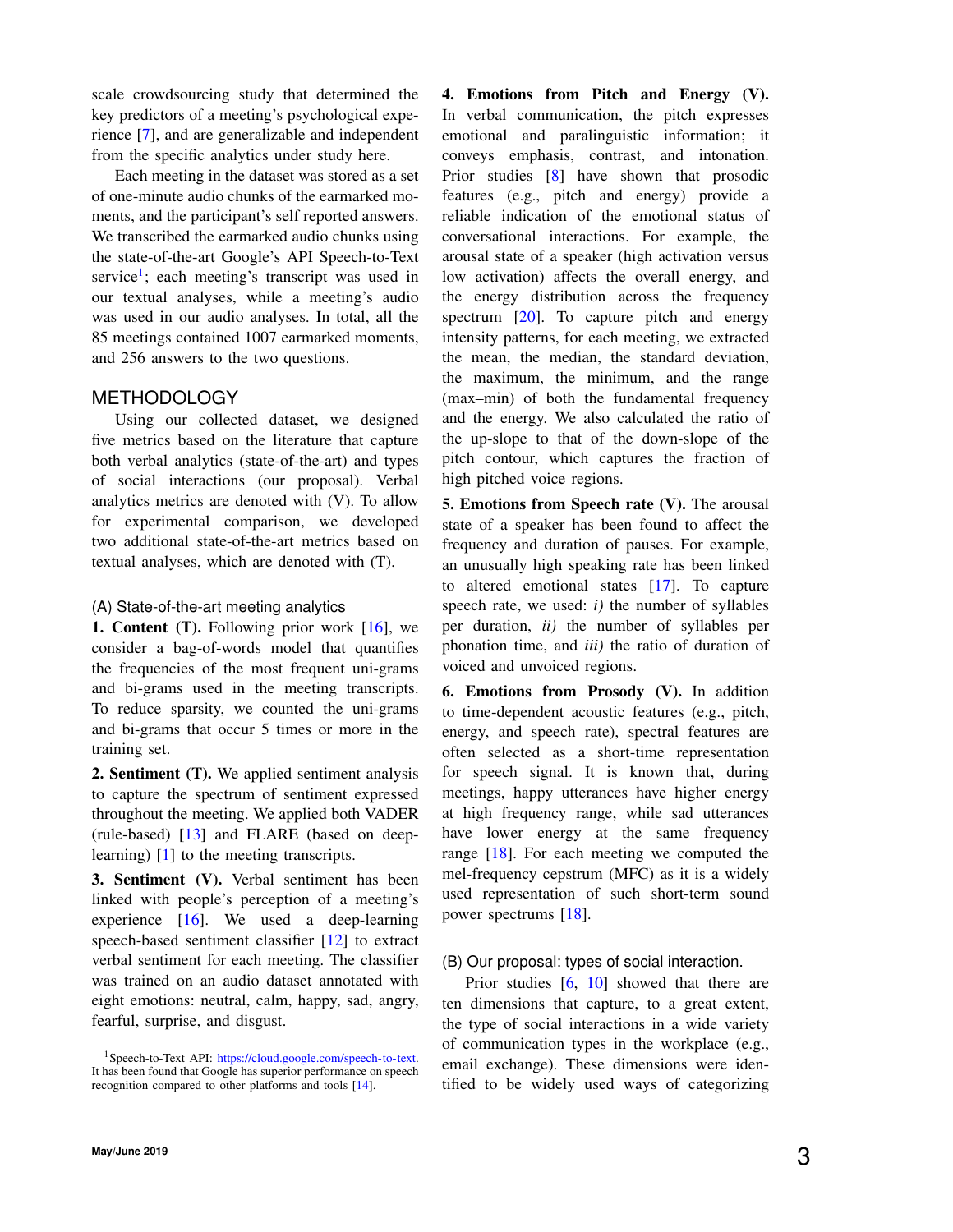#### Department Head

relationships. They were found so based on an extensive review of decades' worth of findings in sociology and social psychology [\[10\]](#page-6-5).

These dimensions [\[6\]](#page-6-11) include: *knowledge* (exchange of ideas or information; learning, teaching), *power* (having power over the behavior and outcomes of another), *status* (conferring status, appreciation, gratitude, or admiration upon another), *trust* (will of relying on the actions or judgments of another), *support* (giving emotional or practical aid and companionship), *romance* (intimacy among people with a sentimental or sexual relationship), *similarity* (shared interests, motivations or outlooks), *identity* (shared sense of belonging to the same community or group), *fun* (experiencing leisure, laughter, and joy), and *conflict* (diverging views, and conflict resolution).

Although these categories are not meant to cover exhaustively all possible social experiences, Deri et al. [\[10\]](#page-6-5) provided empirical evidence that most people are able to characterize the nature of their relationships using these ten concepts only. Through a crowdsourcing experiment, they asked people to spell out keywords that described their social connections, and found that all of them fitted into the ten dimensions. We developed deep-learning classifiers to derive the ten social relationships from the conversational exchanges [\[6\]](#page-6-11), and adopted such classifiers to quantify the types of social interactions within each meeting. We excluded the social dimension of *romance* as one expects, it was not substantially present in our meeting data.

While our metrics are all grounded in past work, they might not be exhaustive as they could be influenced by the diversity of meetings, or even cultures. To then evaluate our metrics, we set out to test the extent to which they are predictive of self-reported meeting success.

#### Self-reported meeting success score

To that end, we defined a "success" score from our participants' self-reports. We used this score as the outcome variable in our analyses, which has been previously validated in a largescale crowdsourcing study [\[7\]](#page-6-1). In that previous study, a 28-item questionnaire was administered to 363 individuals whose answers were statistically analyzed through Principal Component Analysis (PCA). The analysis showed that two

<span id="page-3-1"></span>

Figure 1: Evaluation (AUC) of our models trained on textual analytics (orange), verbal analytics (green), and types of social interaction (blue).

factors were sufficient to mostly capture whether a meeting is successful or not: (a) the extent to which participants felt listened during the meeting or motivated to be involved  $(Q_{psuchological})$ , and (b) the extent to which the meeting had a clear purpose and structure  $(Q_{execution})$ . To this end, we obtained the loading factors of the first two components related to the two questions. Using these loading factors and the self-reports, we then computed an aggregated score of each attendee as:  $success = (0.759 \cdot Q_{psychological}) + (0.673 \cdot$  $Q_{execution}$ ). We binarized each success score using the median computed across all meetings' scores, and assigned them to positive and negative classes (i.e., categorizing all meetings into "successful" and "unsuccessful").

# <span id="page-3-0"></span>**RESULTS**

To test the predictive power of our metrics, we developed classifiers to predict a meeting's success. We deployed a Logistic Regression (LR), a Support Vector Machine (SVM), a Random Forest (RF), a XGBoost, and an AdaBoost classifier. We chose these classifiers as they represent a wide range of linear and non-linear classification algorithms. These algorithms are also proven to be robust and perform well across datasets and applications. The best performing model was AdaBoost, which is an ensemble learning method (also known as "meta-learning"). AdaBoost uses an iterative approach to learn from the misclassifications of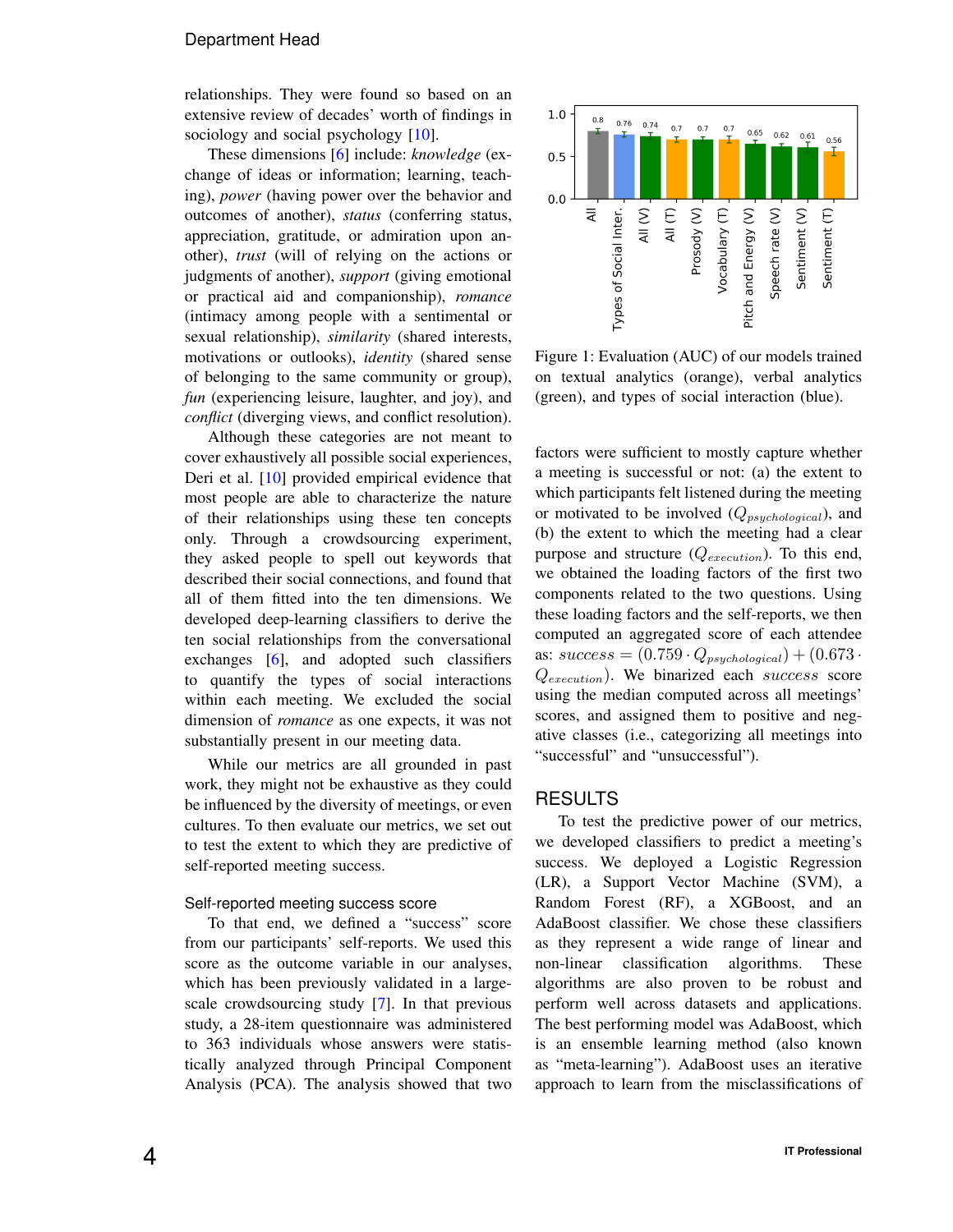<span id="page-4-0"></span>

Figure 2: Distributions of types of social interaction expressed in our meetings.

weak classifiers, and builds a strong classifier by combining multiple weak classifiers; for brevity, we report only its results. We measured performance using a standard classification metric, that is, the area under curve (AUC), and employed a leave-one-out cross-validation. We report the averaged AUC across all folds.

General Evaluation. Figure [1](#page-3-1) reports the AUC of our models trained on different combinations of our metrics.

- By inspecting each individual metric independently, we found that "types of social interaction" achieved the highest AUC of 76%, whereas the textual sentiment (T) metric, yielded the lowest AUC score of 56%. This is largely because most of the meeting transcripts do not contain explicit expressions of emotions.
- When comparing across three types of analytics (i.e., textual, verbal, and social), we found that the model trained on types of social interactions performed the best, achieving an AUC of 76%; followed by the model trained on verbal analytics, and the model trained on textual analytics. The model trained on verbal analytics (*all (V)* in Figure [1](#page-3-1) that incorporates prosody, speech rate, pitch and energy, and verbal sentiment) achieved a relatively good result, obtaining an AUC of 74%. The model based on all the textual analytics (*all (T)* in Figure [1\)](#page-3-1) performed the worst over all, yet it achieved an AUC as high as 70%.
- By combining all textual, verbal and social analytics (*All* in Figure [1\)](#page-3-1), the best performing

<span id="page-4-1"></span>

Figure 3: Feature importance (absolute value) of the AdaBoost model trained based on each type of social interaction.

model achieved an AUC of 80%, demonstrating that these analytics are complementary to each other.

Analysis of Types of Social Interaction. As types of social interaction were found to be most predictive of meeting success, we then set out to determine which dimensions tend to be more predictive.

First, we inspected the distributions of those types of social interaction across all meetings (Figure [2\)](#page-4-0). As one expects, meeting participants mostly exchange *knowledge*, with expressions of shared interests (*similarity*), and a sense of belonging to the same group (*identity*).

Secondly, we inspected the feature importance of the best performing AdaBoost model trained on types of social interactions (Figure [3\)](#page-4-1), and this allowed us to understand which types (positively or negatively) contribute the most to the prediction accuracy. The classifier might capture non-linear relationships among the types of interaction. We found that conflict, support, and status were the most predictive types. *Conflict* reveals contrast or diverging views within the meeting, and, eventually, conflict resolution; *support* provides emotional or practical aid and companionship; and *status* confers status, appreciation, gratitude, or admiration upon another. Examples of such social interactions that led to meeting success can be found in Table [1.](#page-5-1) For example, it is not surprising that meetings that provide *support* and *status* updates would lead to a better experience (e.g., "*[...]* very interested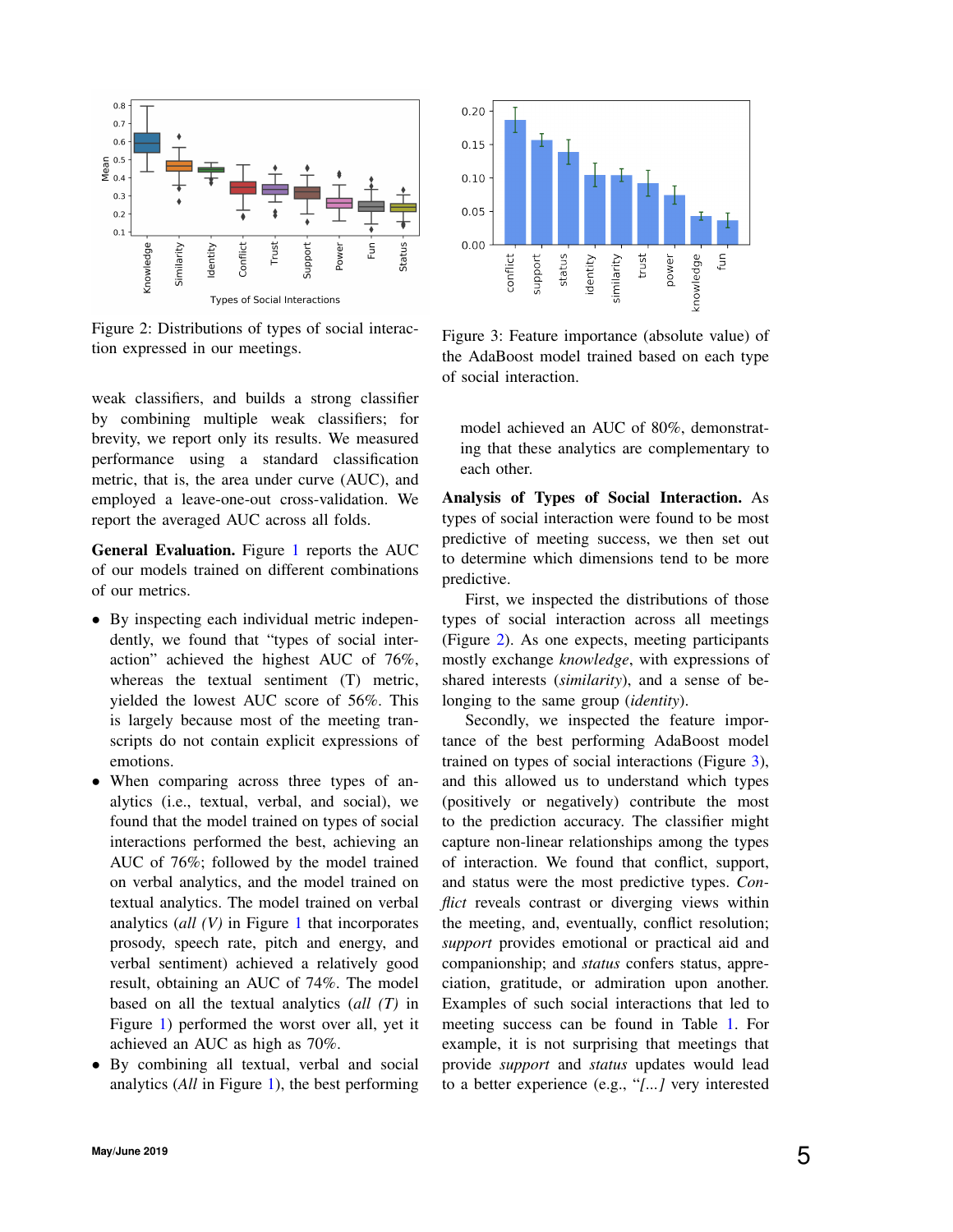# Department Head

<span id="page-5-1"></span>Table 1: Examples excerpts extracted from meeting transcripts, illustrating the use of language in the types of social interaction. Names appearing in the original dialogues were paraphrased, and quotes in boldface indicate language markers concerning corresponding interaction types.

| Dimension                            | Examples                                                                                                                           |
|--------------------------------------|------------------------------------------------------------------------------------------------------------------------------------|
| <b>Conflict</b> (contrast, diverging | "Yeah, it's a problem. I think that's like [] I don't know. But, let me explain. If you go on Instagram, you push that             |
| views, conflict resolution)          | little heart button, and it starts floating up stuff. That's equivalent when you first get your phone. It's annoying, you know     |
|                                      | the vibration that most people turn off over time, right? [] they [users] didn't have faith in the buttons being pushed,           |
|                                      | and over time, you know, maybe then you see the visual feedback. You are right, it must be that way."                              |
| Support (giving emotional            | "Human decisions about driver-less or autonomous cars is a very depressing topic. [] The team, though, is very interested          |
| or practical aid and companionship)  | to hear about these experiments. Welcome everyone." "Thank you for the intro, and thank you for inviting me here.                  |
|                                      | Can I start, right? Yeah, I'm going to talk about the moral machine experiment and a couple of []" "What about the                 |
|                                      | experiments, and the follow-up work with these amazing collaborators?."                                                            |
| <b>Status</b> (appreciation          | "If you have any interesting projects, topics, or ideas that you want to present, please don't hesitate [], just get in touch."    |
| , gratitude, admiration)             | "Exactly. Thank you Daniel, and thank you everyone for participating. See you soon to our next seminar series. Thank               |
|                                      | you. Thank you for joining us today. Thank you. Thanks for participating"                                                          |
| <b>Identity</b> (shared sense)       | "I mean, but it's certainly one thing that people find interesting to talk about, and they feel that they have something           |
| of belonging)                        | to share. I think it's an important thing. Is that supposed to provide people with the opportunity to give an opinion no           |
|                                      | matter how crazy or biased they are [], but if they could give that opinion."                                                      |
| Similarity (shared interests,        | "From your anecdotal example, it shows one amazing way that artificial intelligence is used in healthcare. So I think              |
| motivations or outlooks)             | this example is interesting for a couple of reasons. Firstly I think it really well illustrates the potential benefits we could    |
|                                      | have for medical AI. It also illustrates some of the high-stakes ethical decision-making that these kind of systems would          |
|                                      | end up being involved in."                                                                                                         |
| <b>Trust</b> (will of relying on     | "I don't know, if you guys have any comment on that." "Just one suggestion. Also, I would like to have some project                |
| the actions of another)              | updates. There is a lot of fuzziness around what the project entails, and we have not registered yet. But we don't know            |
|                                      | what the customer wants to. We will figure it out, though."                                                                        |
| <b>Power</b> (having power)          | "These people tend to have the grace of God."                                                                                      |
| over the behavior of another)        | "[] because of the way that our economy declines, we can now identify specific cultural dimensions."                               |
|                                      |                                                                                                                                    |
| <b>Knowledge</b> (exchange of ideas  | "Let me start with an example. [] you have a typical prediction problem, and that is going to be used in a life-changing           |
| learning or teaching)                | decision. $[\dots]$ " "In the final part of the system, we will demonstrate how analog processing works $[\dots]$ . Any thoughts?" |
|                                      |                                                                                                                                    |
| Fun (experiening leisure,            | " So, you guys here these sounds? $[]$ Not really in my side. $[]$ Oh, yeah. It's like bird sounds. I cannot here hear             |
| laughter or joy)                     | you on the bridge [referring to WebEx], but I hear voices like birds. It's so funny."                                              |
|                                      |                                                                                                                                    |

to hear about these experiments"). Contrary to conventional wisdom, we observed that *conflict* contributed positively to meeting success. This is partly explained by language exchanges that were mostly constructive, resulting in the definition of common goals or concrete action points (e.g., "*[...] But, let me explain.* [...] You are right, it must be that way".

Overall, these results show that these types of social interaction are instrumental elements in a meeting, and their presence or absence greatly matters for meeting success.

### <span id="page-5-0"></span>DISCUSSION AND CONCLUSION

While meeting tools translate, to a great extent, key aspects into analytics, we showed that there exist types of interactions in conversations that host important information linked to a meeting's success. If captured, these types of social interaction could potentially enrich meeting analytics, both in real-time and post-meeting. Our re-sults reaffirmed previous findings [\[18\]](#page-7-6) according to which verbal features (e.g., prosody and pitch) were found to complement textual sentiment and vocabulary ones. Interestingly, we found that types of interaction (e.g., conflict and support) were more predictive of meeting success than

verbal features. In addition, both features were complementary to each other, and a combination of both was more predictive than what they were individually.

Our work has both theoretical and practical contributions. From a theoretical point of view, the types of social interactions used in our work could be theorized in the context of meetings, and widely adopted in Organizational and Management research. For example, these types of interaction could be linked to the concept of psychological safety. As Edmondson stated, psychological safety refers to "the absence of interpersonal fear that allows people to speak up with work-relevant content"  $[11]$ . As these types of social interaction greatly matter in meetings, if captured, it could help teams create safe environments for sharing and contribution. From a practical standpoint, our models could be deployed and integrated with any communication tool that provides voice recordings. MeetCues [\[2\]](#page-6-0) is an example of such a tool: it allows participants to engage during a meeting, and reflect on their experience through visual and interactive features.

This work has limitations that call for future research efforts. First, our dataset draws mainly from business meetings, thus our findings might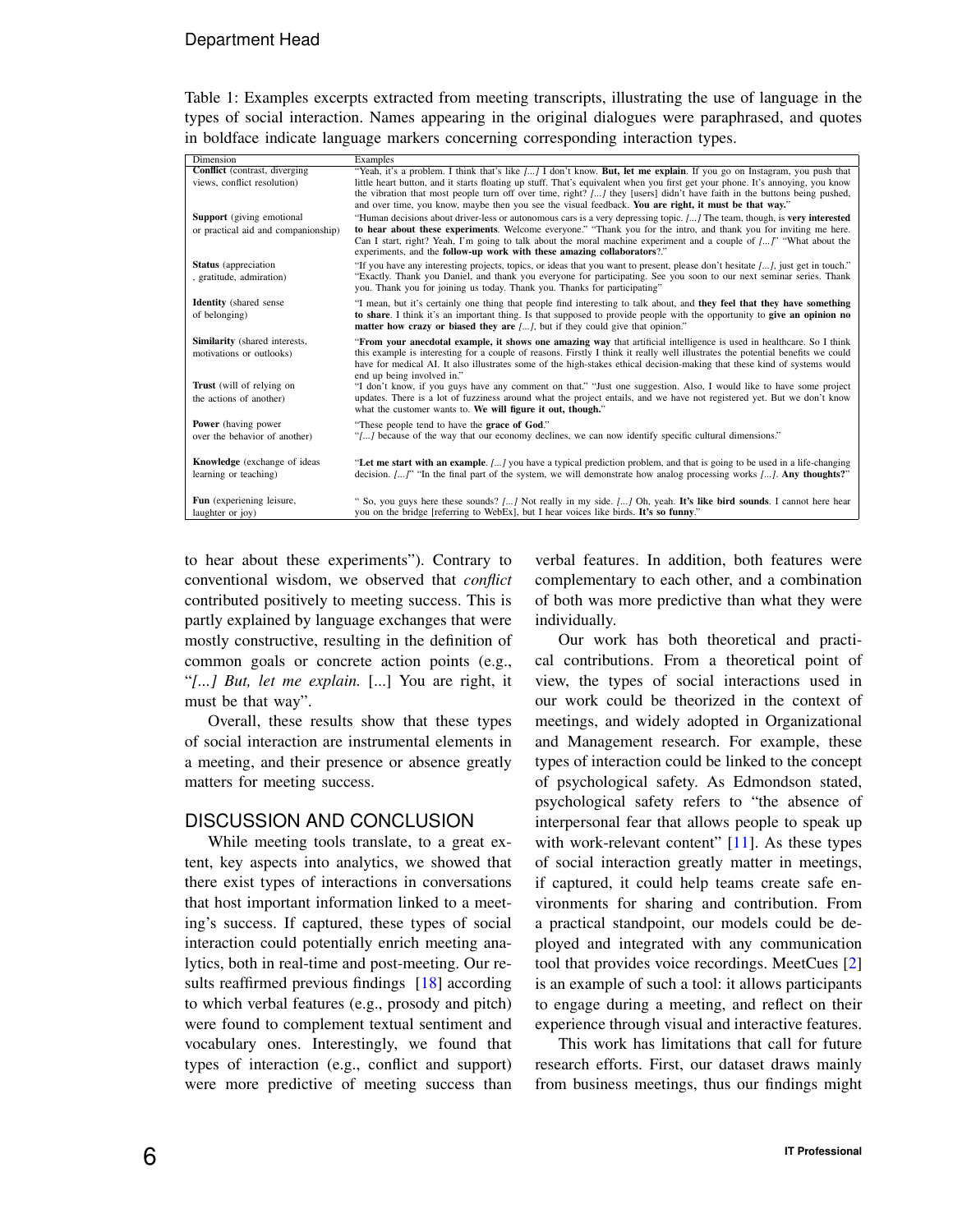not generalize to other types of meetings. Secondly, we adopted audio as our main source to extract analytics. However, other aspects derived from facial expressions or body languages might be able to capture more nuanced emotions from meeting participants and about meeting structures (e.g., key turning points in a meeting). Finally, our types of social interaction capture the most frequent dynamics of interpersonal exchange in general settings, which are not specific to meetings. Tailoring those social interactions to the meeting context might boost the model performance, pushing it even further beyond our model's fairly high AUC of 76%.

Our work shed light on the importance of quantifying social interaction at scale. By monitoring the types of social interaction in any communication channel within an organization (e.g., company or university), we can measure the organizational productivity, and proactively take actions for improvements. For example, our analytics can be integrated as a plug-in for monitoring and improving online conference/meeting applications (e.g., Zoom). While this approach promises to improve organizational productivity, it also raises questions relating to workplace surveillance. It is often regarded that organi-zations and surveillance go hand in hand [\[3\]](#page-6-13). On a very pragmatic level, there is a handful of reasons as to why organizations opt in for employees' surveillance (e.g. maintaining productivity, monitoring resources used, protecting the organization from legal liabilities). The critics, however, rightly argue that there is a fine line between what organizations could be monitoring and what they should be monitoring. If crossed, it will have consequences on employees, affecting their well-being, work culture, and productivity. If future meetings tools incorporate any kind of employees' monitoring, they need to ensure that is done in a way that preserves an individual's rights, including that of privacy.

### **REFERENCES**

<span id="page-6-8"></span>1. A. Akbik, T. Bergmann, D. Blythe, K. Rasul, S. Schweter, and R. Vollgraf. Flair: An easy-to-use framework for state-of-the-art nlp. In *Proceedings of the 2019 Conference of the North American Chapter of the Association for Computational Linguistics (Demonstrations)*, pages 54–59, 2019.

- <span id="page-6-0"></span>2. B. A. Aseniero, M. Constantinides, S. Joglekar, K. Zhou, and D. Quercia. Meetcues: Supporting online meetings experience. In *Proceedings of IEEE Visualization Conference*, 2020.
- <span id="page-6-13"></span>3. K. Ball. Workplace surveillance: An overview. *Labor History*, 51(1):87–106, 2010.
- <span id="page-6-4"></span>4. I. Bhattacharya, M. Foley, N. Zhang, T. Zhang, C. Ku, C. Mine, H. Ji, C. Riedl, B. F. Welles, and R. J. Radke. A multimodal-sensor-enabled room for unobtrusive group meeting analysis. In *Proceedings of the 20th ACM International Conference on Multimodal Interaction*, pages 347–355, 2018.
- <span id="page-6-3"></span>5. C. Busso, P. G. Georgiou, and S. S. Narayanan. Realtime monitoring of participants' interaction in a meeting using audio-visual sensors. In *2007 IEEE International Conference on Acoustics, Speech and Signal Processing-ICASSP'07*, volume 2, pages II–685. IEEE, 2007.
- <span id="page-6-11"></span>6. M. Choi, L. M. Aiello, K. Z. Varga, and D. Quercia. Ten social dimensions of conversations and relationships. In *Proceedings of The Web Conference 2020*, pages 1514–1525, 2020.
- <span id="page-6-1"></span>7. M. Constantinides, S. Šćepanović, D. Quercia, H. Li, U. Sassi, and M. Eggleston. Comfeel: Productivity is a matter of the senses too. *Proceedings of the ACM on Interactive, Mobile, Wearable and Ubiquitous Technologies*, 4(4):1–21, 2020.
- <span id="page-6-6"></span>8. E. Coutinho and N. Dibben. Psychoacoustic cues to emotion in speech prosody and music. *Cognition & emotion*, 27(4):658–684, 2013.
- <span id="page-6-2"></span>9. A. J. Cowell, M. L. Gregory, J. Bruce, J. Haack, D. Love, S. Rose, and A. H. Andrew. Understanding the dynamics of collaborative multi-party discourse. *Information Visualization*, 5(4):250–259, 2006.
- <span id="page-6-5"></span>10. S. Deri, J. Rappaz, L. M. Aiello, and D. Quercia. Coloring in the links: Capturing social ties as they are perceived. *Proceedings of the ACM on Human-Computer Interaction*, 2(CSCW):1–18, 2018.
- <span id="page-6-12"></span>11. A. Edmondson. Psychological safety and learning behavior in work teams. *Administrative Science Quarterly*, 44(2):350–383, 1999.
- <span id="page-6-9"></span>12. C. Févotte, E. Vincent, and A. Ozerov. Single-channel audio source separation with nmf: divergences, constraints and algorithms. In *Audio Source Separation*, pages 1–24. Springer, 2018.
- <span id="page-6-7"></span>13. C. Hutto and E. Gilbert. Vader: A parsimonious rulebased model for sentiment analysis of social media text. In *Proceedings of the International AAAI Conference on Web and Social Media*, volume 8, 2014.
- <span id="page-6-10"></span>14. V. Këpuska and G. Bohouta. Comparing speech